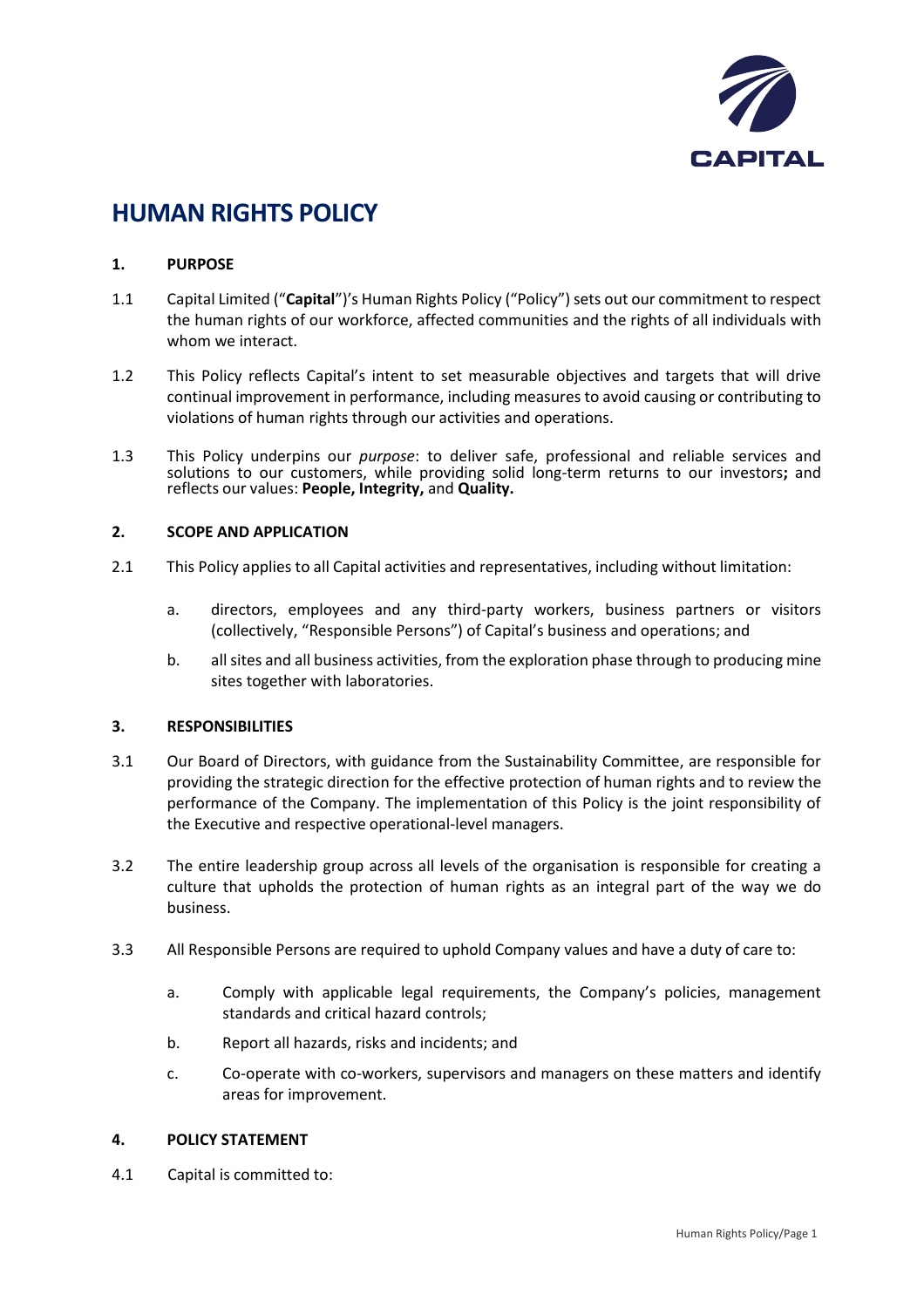

- a. adopt and implement policies, practices and systems based on the UN Guiding Principles on Business and Human Rights.
- b. seek to ensure that we do not cause, and are not complicit in, human rights abuses either directly or through our business relationships.
- c. expect that our clients, where relevant and applicable, implement the World Gold Council's Conflict-Free Gold Standard to ensure that operations where we operate do not contribute to human rights abuses.
- d. ensure our employees and contractors are treated with respect and are free from discrimination or abusive labour practices.
- e. maintain a Code of Conduct to make clear the standards we expect of our employees, and those with whom we do business, to comply. We will actively promote awareness of our Code and implement systems to monitor and ensure compliance.
- f. oppose all forms of slavery, forced or compulsory labour and child labour, both within our organisation and our supply chain. The standards expected of our suppliers are incorporated intothe terms and conditions of contract and detailed in our Supplier Code of Conduct.
- g. manage security-related human rights risks through implementation of the Voluntary Principles on Security and Human Rights.
- h. Enforce zero tolerance for violations of human rights committed by employees, contractors or third parties acting on our behalf.
- i. provide a confidential mechanism as detailed in our Whistleblower Policy, through which employees and others associated with our activities may raise ethical concerns and which will provide protection from retaliation for those who raise concerns in good faith.
- j. regularly review our performance on human rights matters relative to our policies and management standards and implement corrective action plans as appropriate with the aim of continual improvement.
- k. publicly communicate our performance on human rights matters as an integral part of our annual disclosures in the Sustainability section of the Annual Report & Accounts.